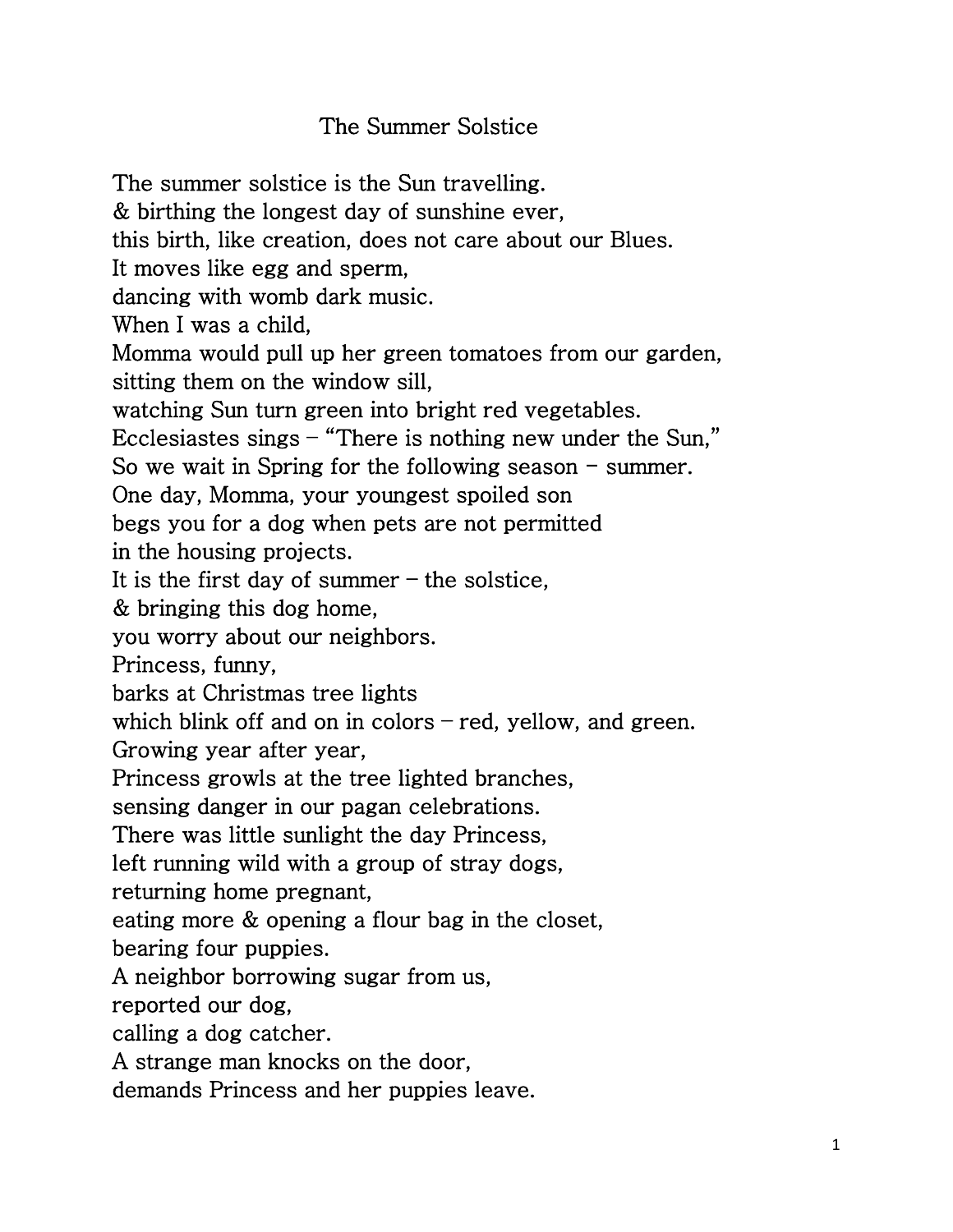Momma, you were ironing white sheets, trembling, the stranger, picking up Princess without knowing her name, or her babies, dropping them in his truck, putting them to death, unstoppable tears flowing from you and me. All the while, the summer solstice is the Sun travelling & birthing the longest day of sunshine ever. Placing my right hand over my eyebrows and third eye, I can no longer see our Sun. My hand is the Blues, blocking out sunlight. Years later George Floyd is crying for his mother in our Sun, his blues for all to see in daylight, few believing his life tragedies until a cell phone camera, recording him on the ground, the camera opening up hearts to Truth. Yes. Billie Holiday sang "Strange Fruit," Nina Simone sings "Four Women," Sam Cooke howls "That's the sound of the men working on the chain gang" & Bob Dylan asks "How many roads must a man walk down before you can call him a man?" songs humming in our ears while the Blues are a pregnant woman giving birth to those who scream: " I can't breathe!" This is a slow day of the COVID lockdown,

we are staying in our homes,

living away from highways and streets,

away from yachts and ships crowding the oceans.

This March lockdown surrounds people around the Earth,